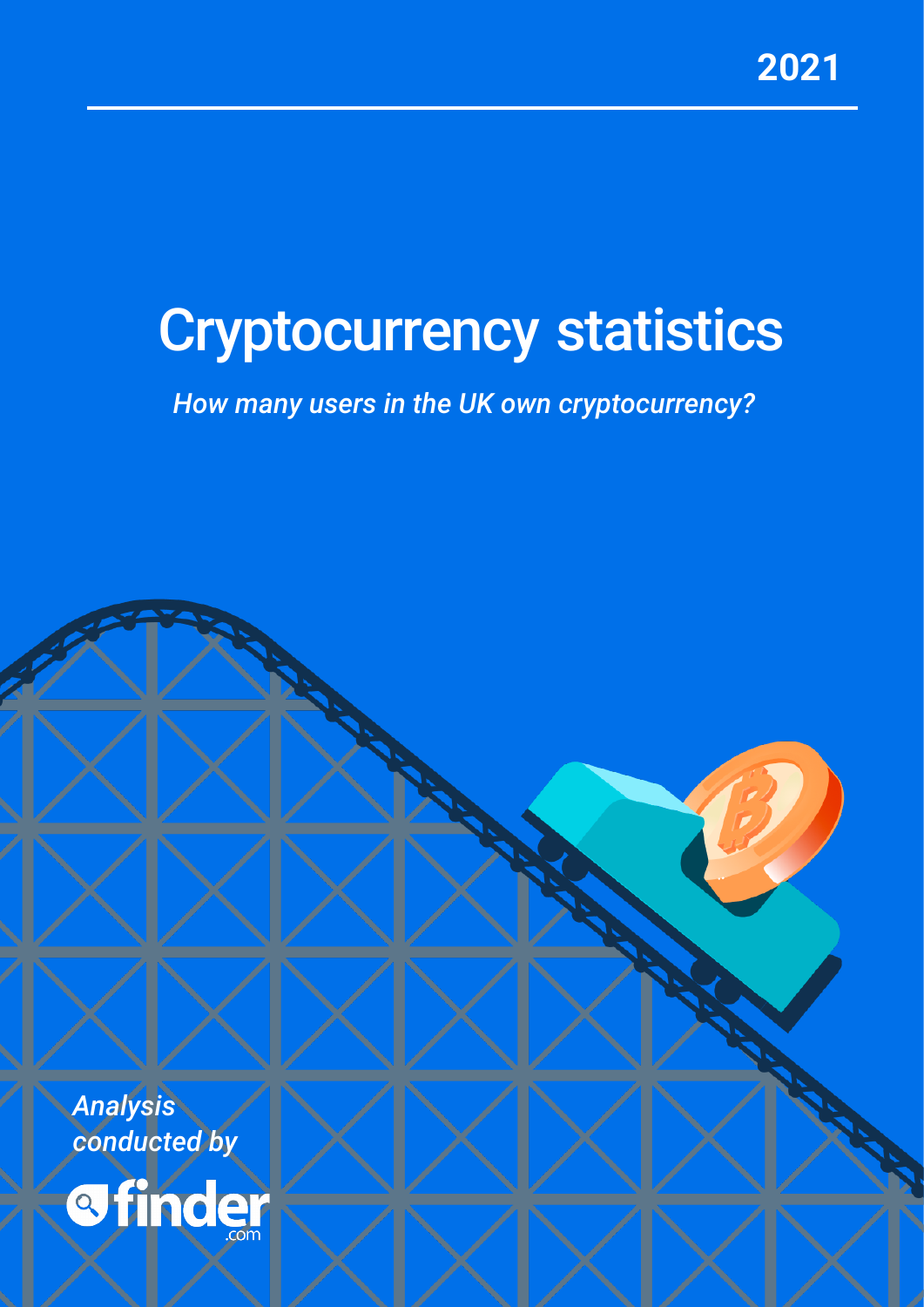#### **Introduction to cryptocurrency** *page 2*

#### **What are cryptocurrencies?**

Cryptocurrencies are digital tokens that have a value, just like a £10 bill is a physical token that happens to have £10 worth of value. The difference is that digital currencies are purely electronic. Just like a photograph on the Internet can be copied and replicated over and over again until the original is worthless, the same thing could happen to a coin. In order for a cryptocurrency to have value, a coin needs to be unique and irreplicable. The Bitcoin blockchain was the innovation that made this possible.

#### **What is Bitcoin?**

Bitcoin is a digital asset that only exists online. It's often described as being like an electronic combination of cash and gold. Bitcoin is meant to be spendable like cash, but also able to hold a lot of value similar to gold. However, unlike cash or gold, **Bitcoin** is entirely digital, and ever since it was first invented back in 2008, *cryptocurrency* in general has seen a quick growth in popularity - and notoriety.

#### **Find out more in our report**

Read on to find out how many Brits currently own cryptocurrency, as well as how many intend to buy some in the future and the reasons why people are getting involved or staying away.

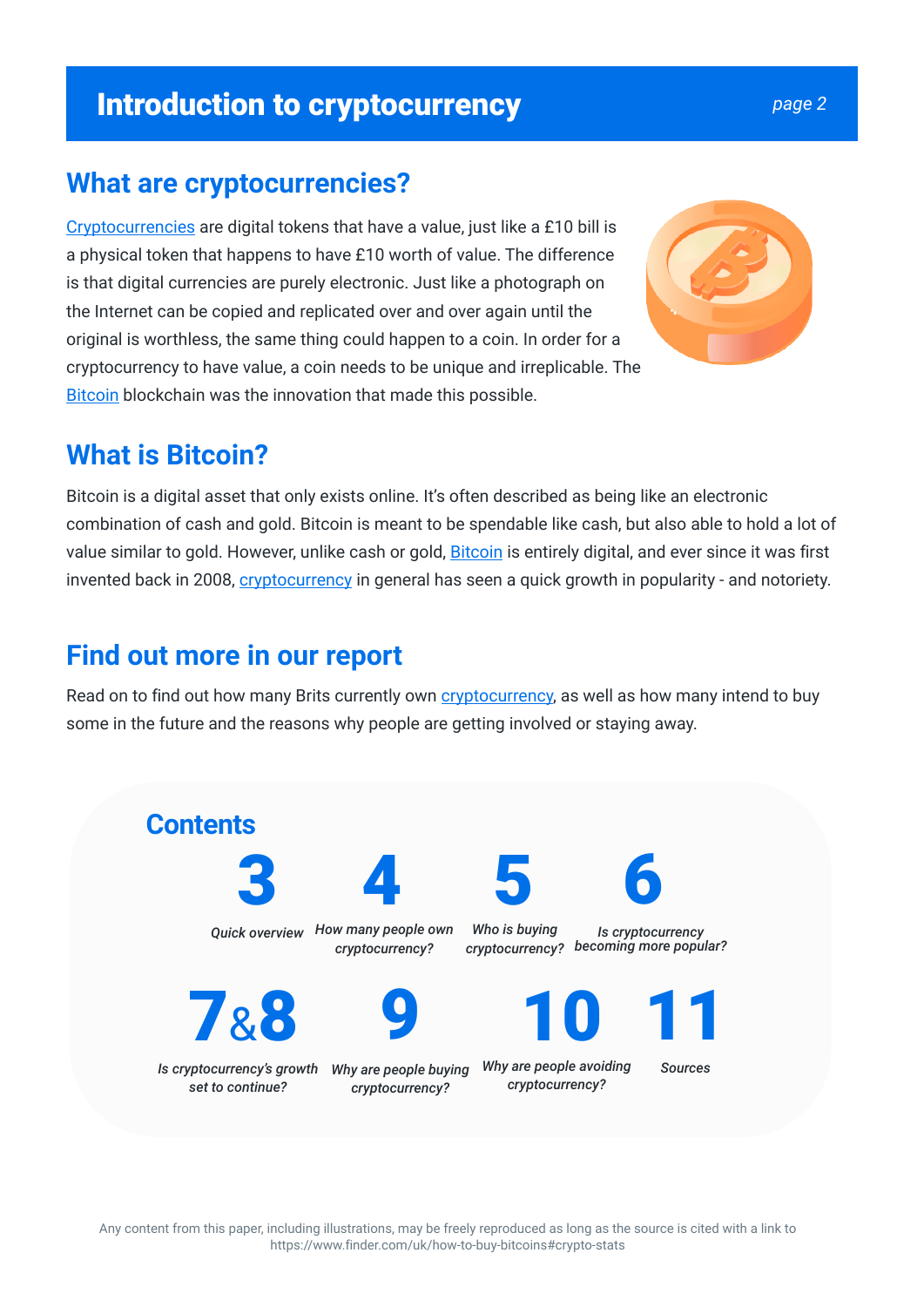#### **Quick overview** *page 3*

#### **Key statistics**

- **A fifth (19%) of Brits own cryptocurrency.**
- The number of people owning cryptocurrency in the UK has **increased by 558%** since 2018, when just 3% of the population owned cryptocurrency.
- However, **71% of Brits still say they have no intentions** to ever buy cryptocurrency.
- The most common reasons why people are buying cryptocurrency is that they think it will be very influential in the future and that interest rates for savings accounts are too low.
- The main reasons why many people are avoiding crypto are that they have no interest and they believe it is too risky.
- There's a post every three seconds on social media about Bitcoin alone.
- The **average age on the crypto rich list is 42**, compared to 67 on the traditional Forbes rich list.
- There are estimated to be over 7,800 different coins in existence .
- At the end of 2019, it was estimated that 1,085 coins had failed and gone out of existence.
- Bitcoin is the most popular cryptocurrency with around 60% share of the market. Despite a coin costing roughly \$0.0008 when it launched in 2010, its value hit \$50,000 for the first time in February 2021.

# **TH TH TH TH TH TH TH TH TH TH TH TH TH**



Amount who don't own cryptocurrency



Any content from this paper, including illustrations, may be freely reproduced as long as the source is cited with a link to https://www.finder.com/uk/how-to-buy-bitcoins#crypto-stats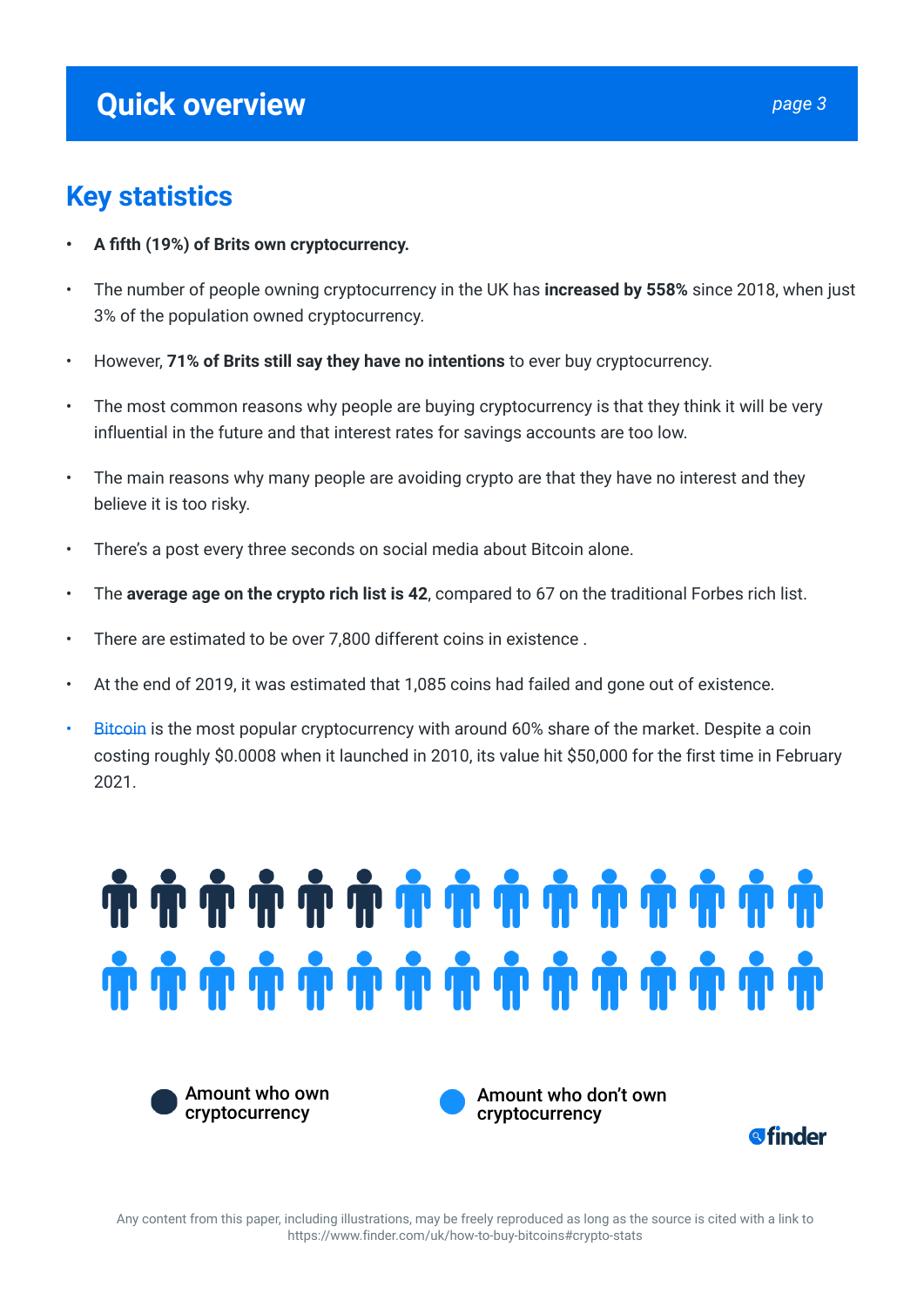#### **How many people own cryptocurrency?** *page 4*

According to our survey in February 2021, almost a fifth (19%) of Brits say they now own cryptocurrency in some form, which is the equivalent of 9.8 million people.

This means the number of cryptocurrency users in the UK has surged by 558% since the beginning of 2018, when just 3% of the population  $-1.5$  million people  $-$  said they owned some.



#### **Pop culture and the rise in cryptocurrency ownership**

This rise in interest could be down to the growing prevalence of cryptocurrencies like Bitcoin among celebrities. Take Elon Musk, for example. The eccentric CEO of Tesla and SpaceX is a large advocate for Bitcoin, even going so far as to put the symbol in his Twitter description.

As a result of this particular move, Bitcoin saw a significant boost in the stock market. By the end of the day on which Elon Musk promoted the cryptocurrency, Bitcoin's market capitalisation was up an incredible \$50 billion. Overall, the price of Bitcoin rose to 8.43% on the day that Elon Musk changed his Twitter bio to "#bitcoin".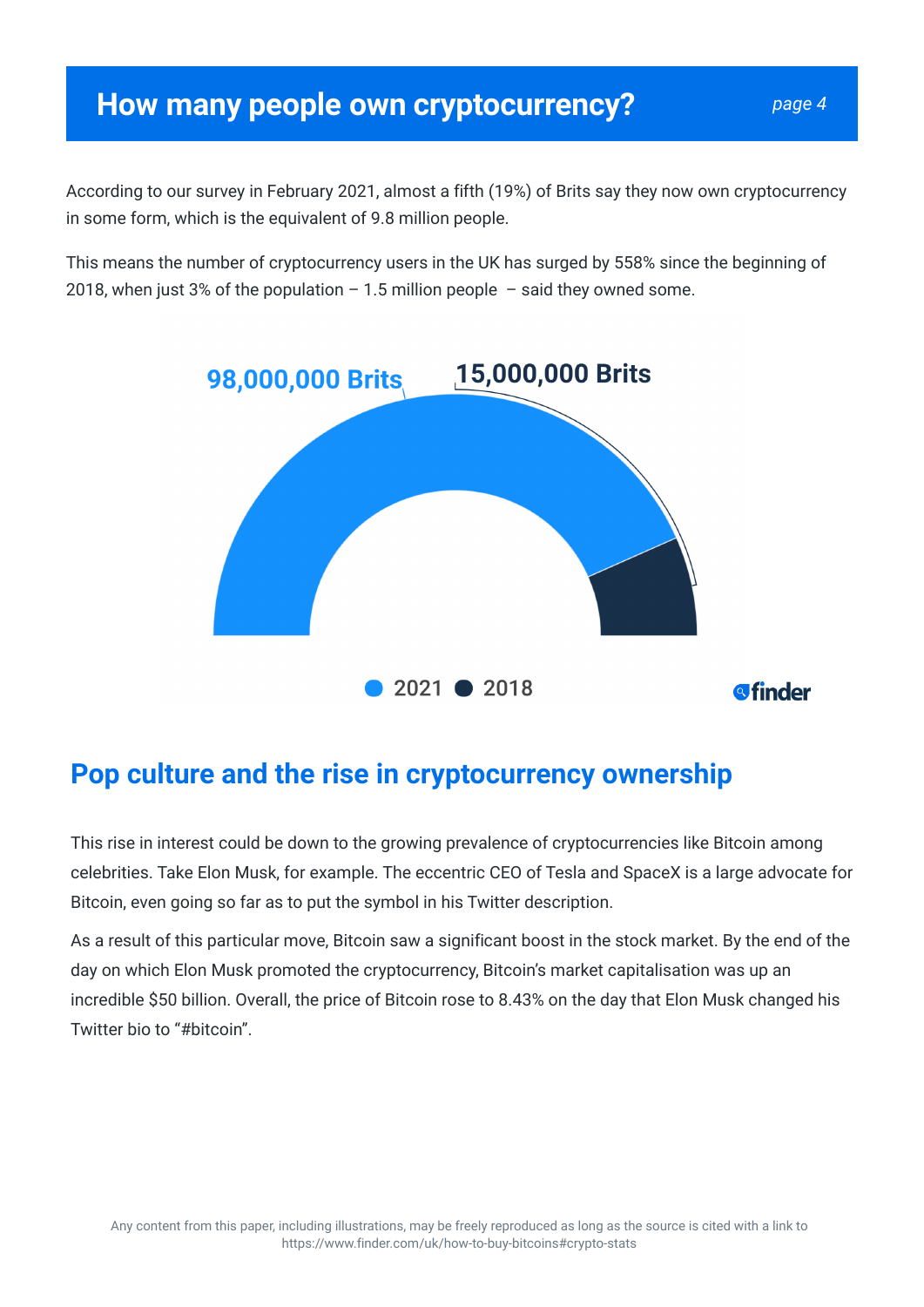# **Who is buying cryptocurrency?**

It is the **younger generations who are currently the most keen on investing in cryptocurrency**. 4 in 10 (40%) of those aged between 18 and 34 own at least one type of crypto, while almost a quarter (24%) of people aged between 35 and 44 do as well.

The amount of people owning crypto drops to 12% for people aged between 45 and 54 and it is just 4% for those aged 55 and above.

**More men own cryptocurrency than women** at the moment with almost a quarter (24%) doing so, compared to 13% of women.



#### **Which age groups are buying cryptocurrency?**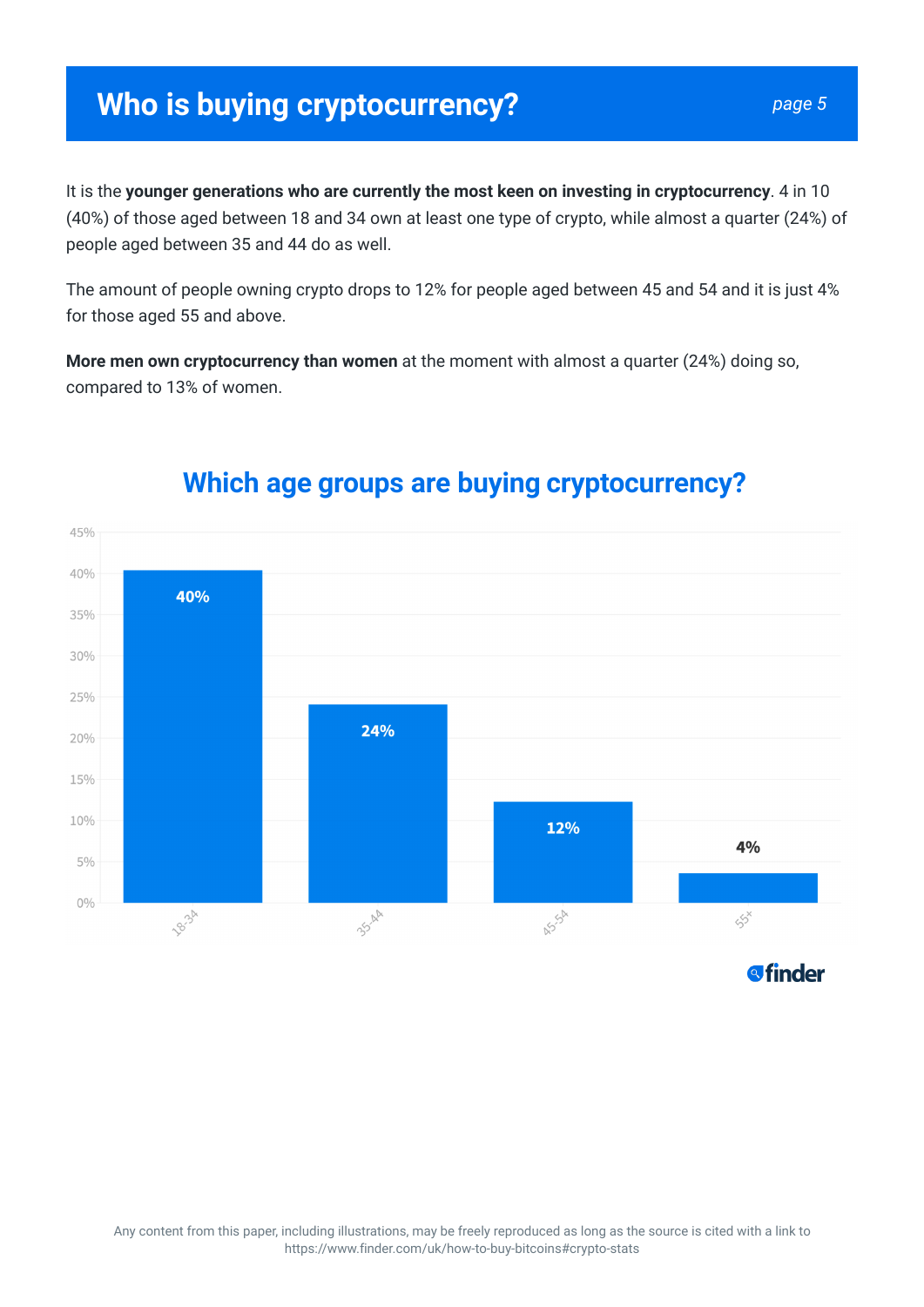We also asked the people who have invested in cryptocurrency when they first bought some and it is clear that **interest is growing**. A quarter (25%) of all British crypto owners first invested in 2020 and a fifth (19%) of crypto holders first got involved in 2021. This means that 45% of all British crypto holders got involved from 2020 onwards.

In fact, interest has grown fairly steadily year on year. 11% of crypto investors first bought some in 2016 or before, while 11% did so in 2017, 15% in 2018 and 18% in 2019.



# **When did people first buy cryptocurrency?**

Any content from this paper, including illustrations, may be freely reproduced as long as the source is cited with a link to https://www.finder.com/uk/how-to-buy-bitcoins#crypto-stats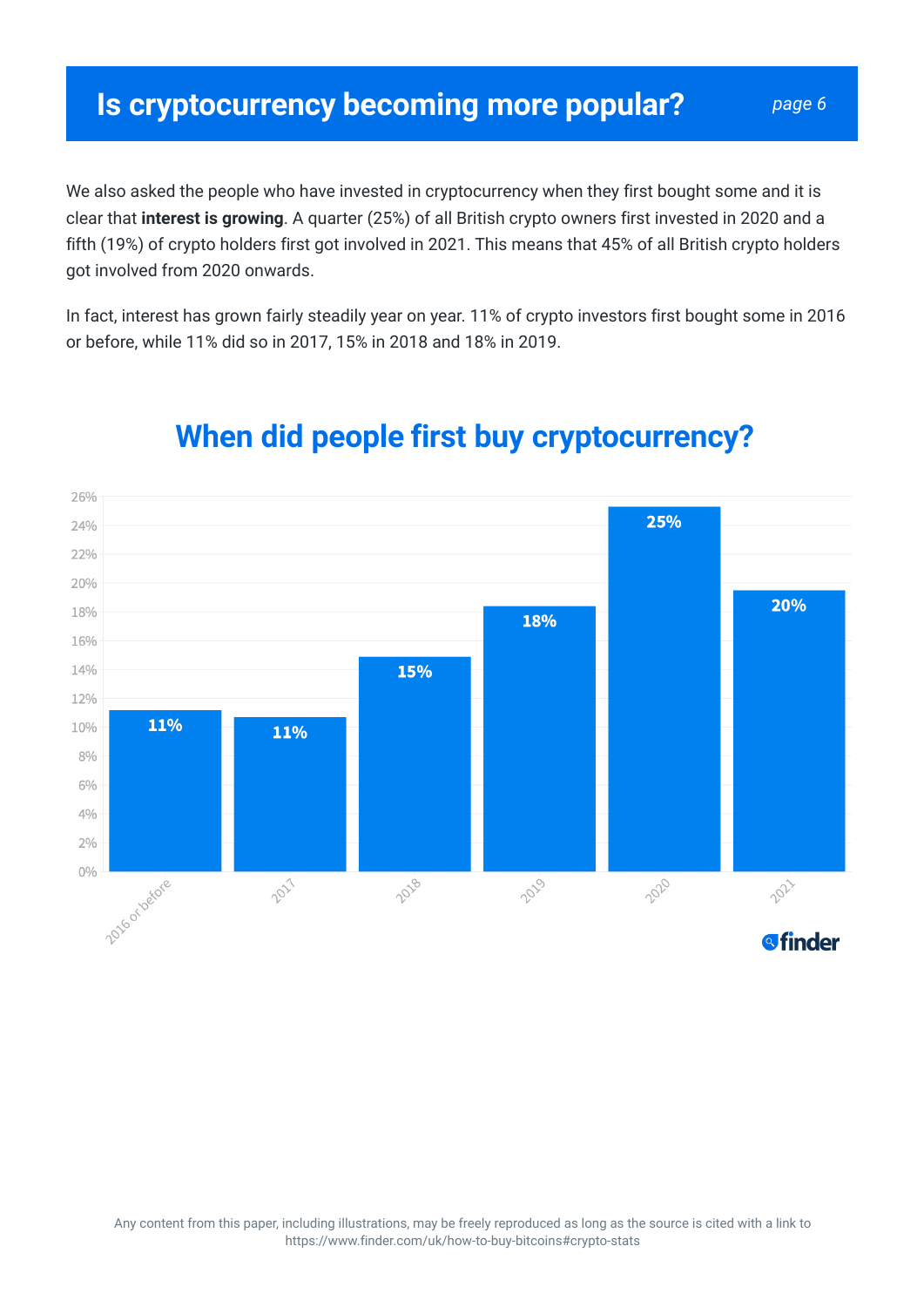**The growth of cryptocurrency looks set to continue**, with a further 11% of Brits saying they plan to buy some in the future. If this were to happen, it would mean that almost a third (29%) of the country would own cryptocurrency.

As with those who already own cryptocurrency, **the younger generations have a greater interest in buying cryptocurrency for the first time in the future**. Of the 18- to 24-year-old age group, a fifth (21%) intend to buy cryptocurrency for the first time in the future. 25- to 34-year-olds are right behind, with 16% intending on investing. This drops to 1 in 10 (12%) for people aged between 35 and 44. This interest in investment continues to drop for the older generations: less than 10% (9%) of 45- to 54-year-olds and 6% of the 55+ generation.



#### **Which age groups are interested in buying cryptocurrency for the first time?**

Any content from this paper, including illustrations, may be freely reproduced as long as the source is cited with a link to https://www.finder.com/uk/how-to-buy-bitcoins#crypto-stats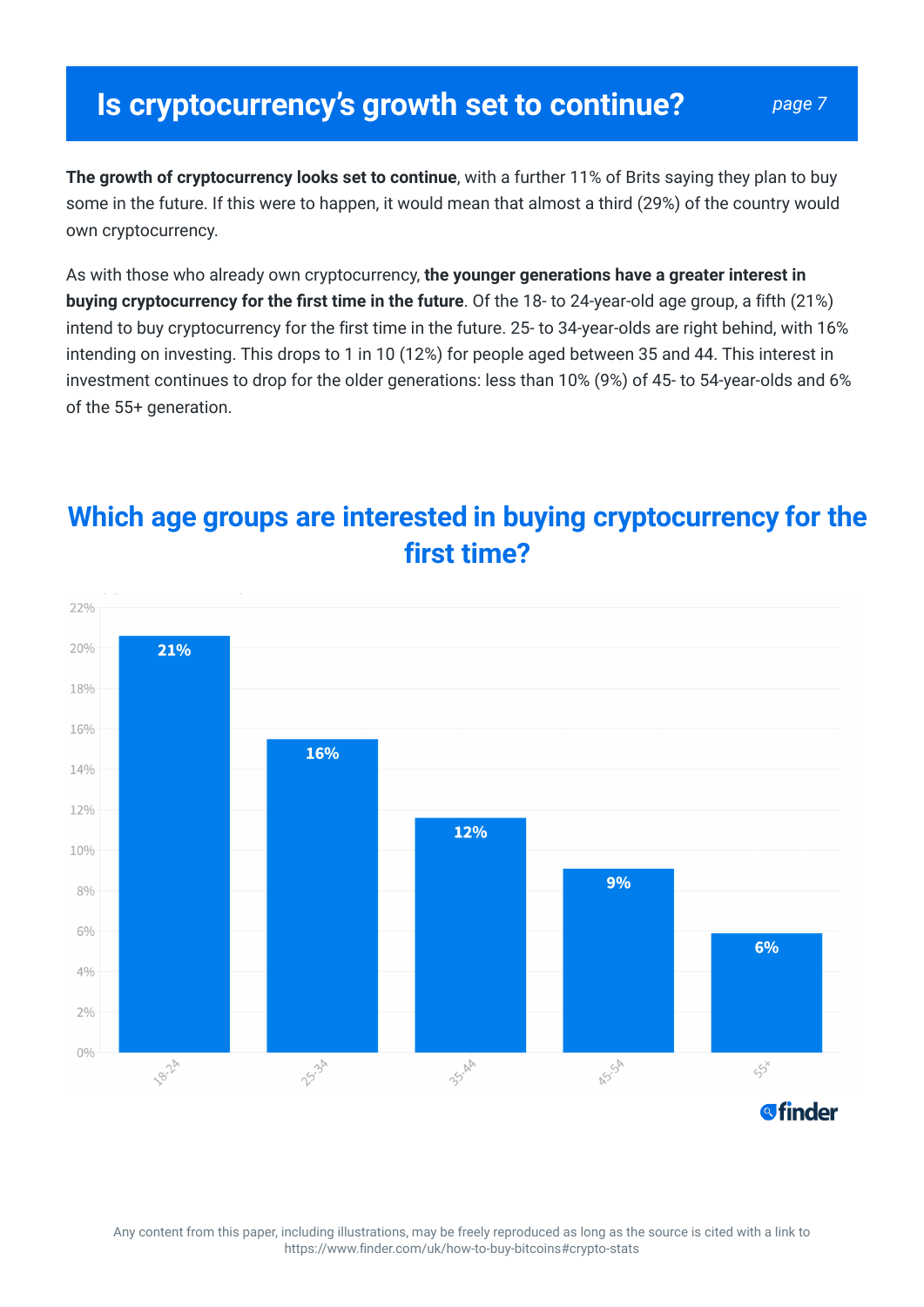#### **Is cryptocurrency's growth set to continue?** *page 8*

As a result of this trend, the predicted future cryptocurrency ownership\* also decreases with age. In the future 6 in 10 (61%) current 18- to 24-year-olds would own cryptocurrency. The following age bracket is only slightly behind, with 56% of 25- to 34-year-olds owning in the future. This figure drops significantly with each consecutive age group.

\*The future ownership prediction is based on the current ownership figures added to those who intend to buy crypto for the first time.



#### **Predicted future cryptocurrency ownership by age group**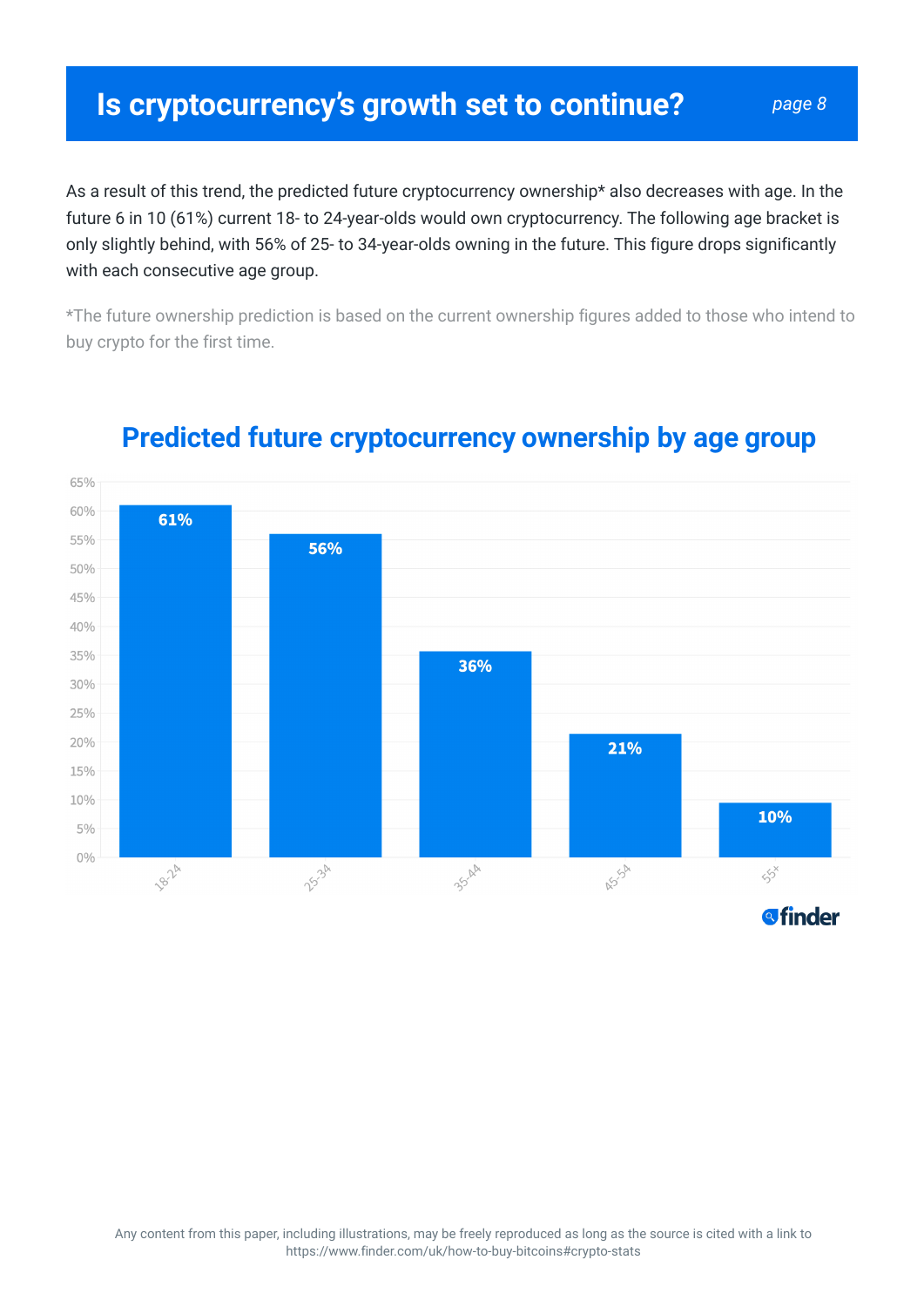#### **Why are people buying cryptocurrency?** *page 9*

The most popular reason why people have already bought, or intend to buy, cryptocurrency is that **they believe it is going to be very influential in the future** (23%).

This is closely followed by 21% of people who are frustrated with the interest rates for savings accounts and also the fact that buying crypto is now much easier and accessible thanks to the rise in dedicated investing apps and platforms (also 21%).

Other reasons why people are taking the plunge include seeing others get involved and not wanting to miss out (20%), as well as those who are comfortable with the risks involved in their pursuit to make money (20%).

A potentially worrying statistic was that 19% of potential, or existing, crypto investors said a factor behind their decision to invest is that it seems like an easy way to make money. Additionally, around 1 in 6 (16%) said that influential people, such as Elon Musk, talking about cryptocurrency had convinced them to invest.

#### **Why are people buying cryptocurrency?**

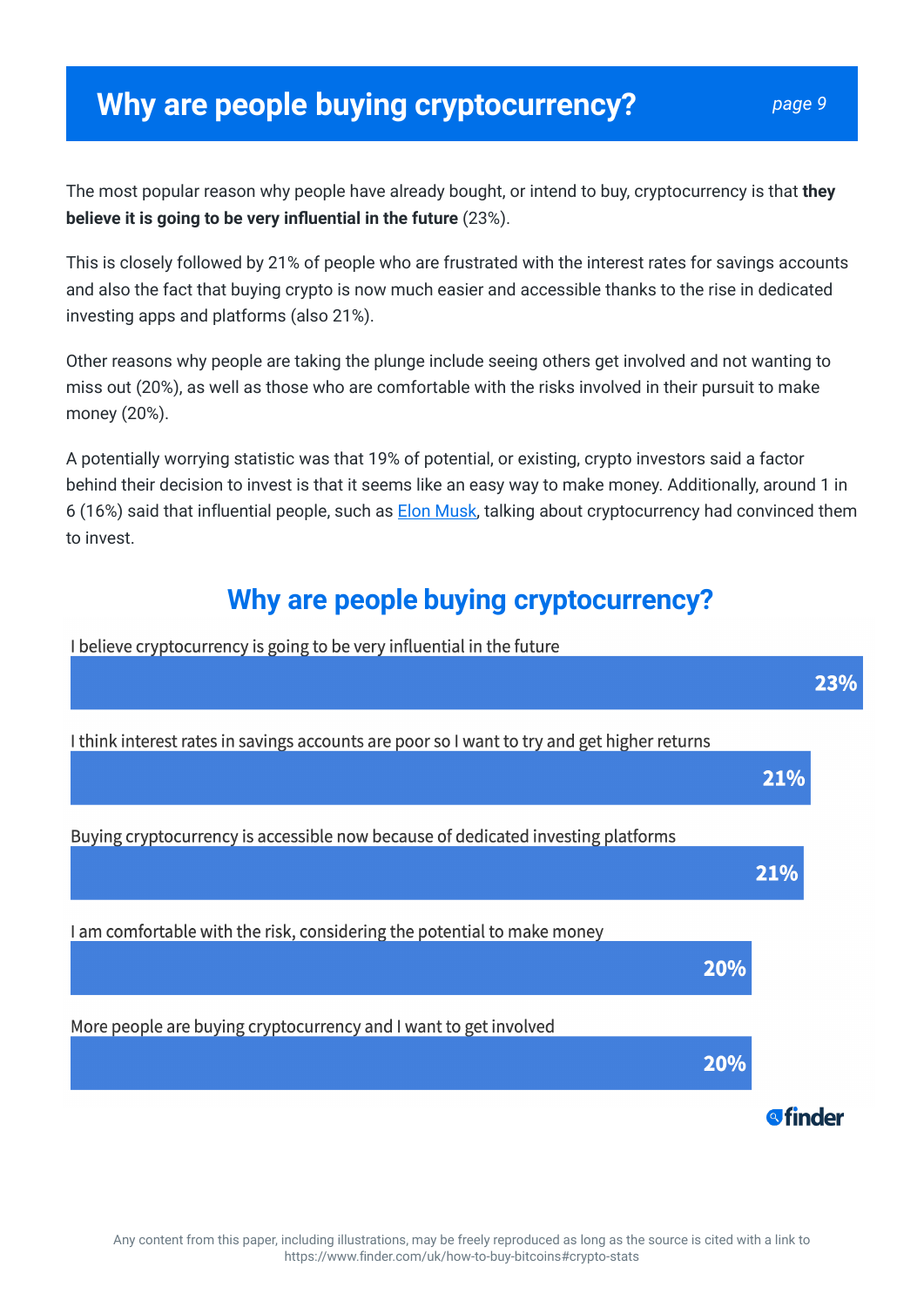### **Why are people avoiding cryptocurrency?** *page 10*

Despite the undoubted increase in interest that cryptocurrency has received, the majority of the population are not planning to invest in this anytime soon. 7 in 10 (71%) said they haven't invested in cryptocurrency and have no plans to do so.

The main reason given from these people was that they simply have no interest in cryptocurrency (41%), while the second most common reason is that they feel it is too risky an investment (31%).

After a tough year for many as a result of the COVID-19 pandemic, 21% of crypto sceptics said they don't have any money spare to invest. A further 1 in 5 (20%) also find crypto too complicated to understand.

The fifth most common factor behind those who are steering clear of cryptocurrency is that they actually believe that cryptocurrency is a scam (17%).

# **Why do people avoid buying cryptocurrency?** I am not interested in cryptocurrency 41% I think it is too risky 31% I have no money available to invest 21% It is too complicated to understand  $20%$ I think it is a scam 17% **a**finder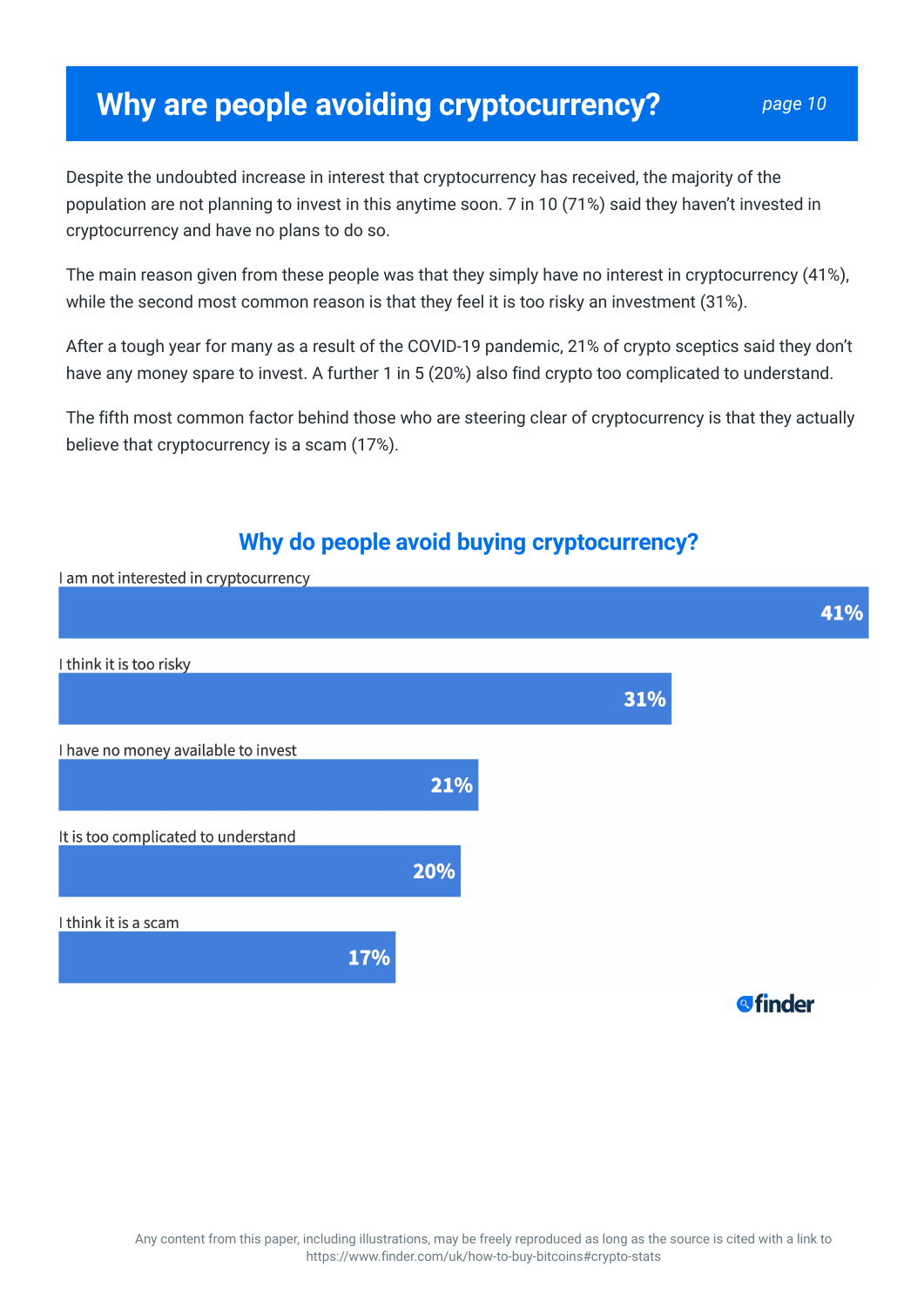#### **Sources** *page 11*

- Finder.com research
- **Coinmarketcap** ь
- Coinopsy

## **Methodology**

Finder commissioned Censuswide on 12–15 February 2021 to carry out a nationally representative survey of adults aged 18+.

A total of 2,000 people were questioned throughout Great Britain, with representative quotas for gender, age and region.

# **Further enquiries**

For all Media enquiries, please contact:

**Matt McKenna**

**UK Communications Manager**

**T: +44 20 8191 8806**